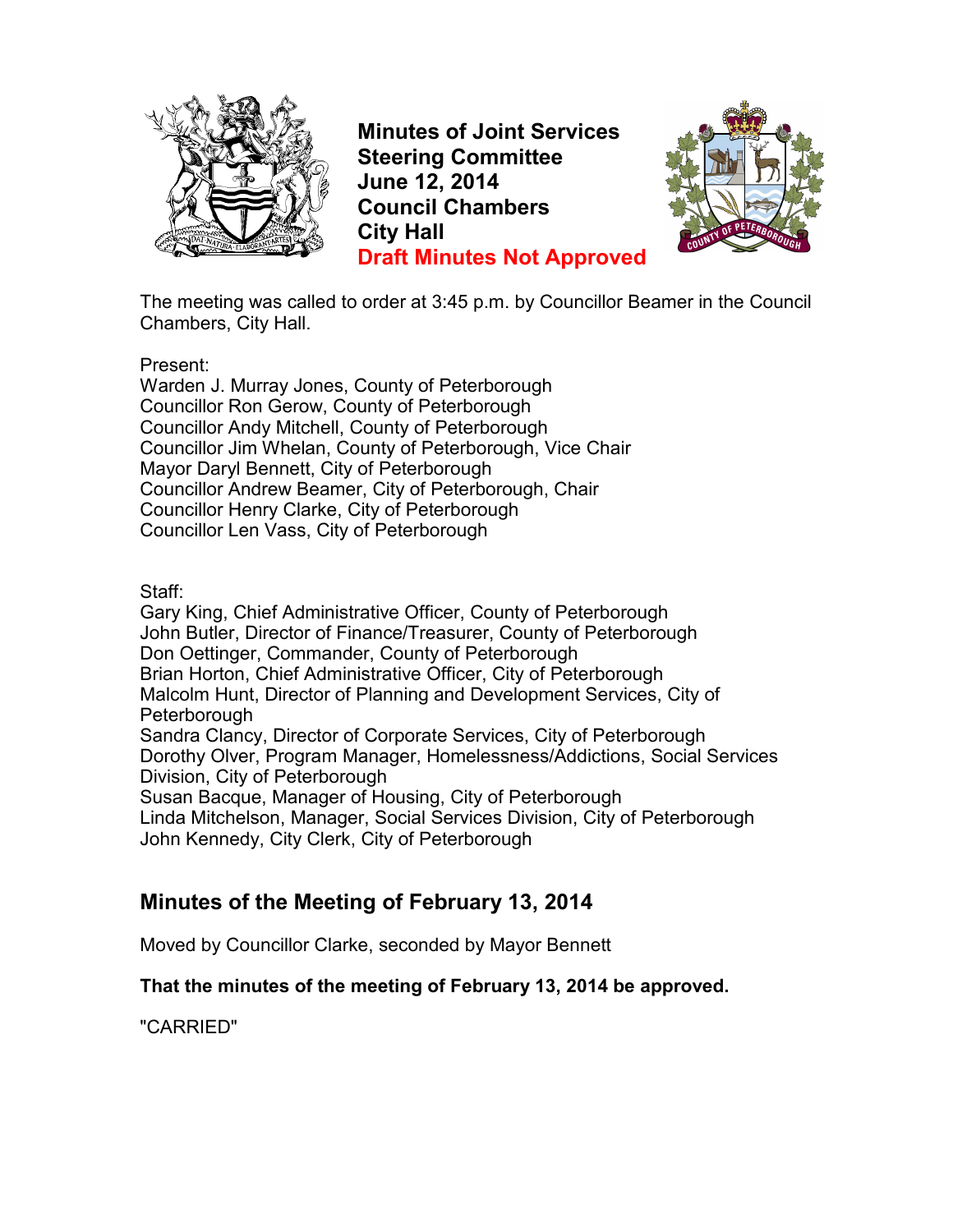#### **Disclosure of Pecuniary Interest**

There were no disclosures of interest.

#### **Minutes for Information**

Moved by Councillor Gerow, seconded by Warden Jones

**That the AHAC (Affordable Housing Action Committee) minutes of January 9, February 13, March 13 and April 10, 2014 be received for information.** 

"CARRIED"

# **Director of Planning and Development Services, City of Peterborough Report PLHDJSSC14-002 Implications of Expiry of Agreements and Federal Funding for Social Housing**

Malcolm Hunt and Susan Bacque provided a presentation on Report PLHDJSSC14-002.

Moved by Councillor Clarke, seconded by Mayor Bennett

**That the Joint Services Steering Committee endorse the recommendations outlined in Report PLHDJSSC14-002 dated June 12, 2014, of the Director of Planning and Development Services, as follows:** 

- **a) That the Joint Services Steering Committee receive the presentation about the strategic issues related to social housing, from the Director of Planning and Development Services.**
- **b) That the Joint Services Steering Committee endorse the development of a strategic approach to expiry of agreements and federal funding for social housing, as described in this report, guided by the principles in Appendix A.**
- **c) That Peterborough Housing Corporation (PHC) and the City initiate a joint process regarding strategies for expiry of federal funding as this affects PHC.**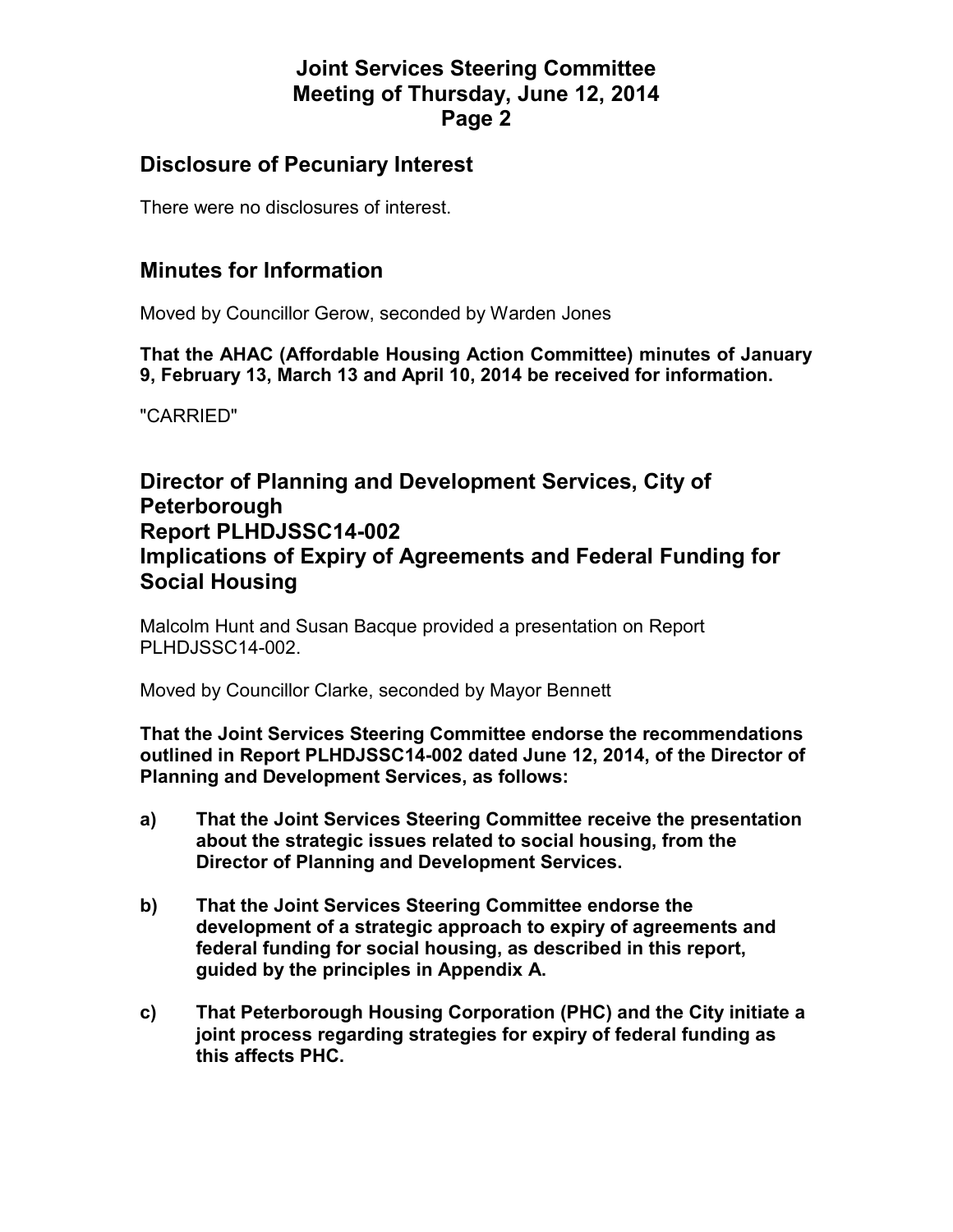- **d) That staff provide a report regarding an ownership program to allow tenants to gain equity in their units and position themselves for home ownership.**
- **e) That the Mayor and Warden send a letter to MP Del Mastro and MP Devolin outlining Federal funding concerns with social housing.**

"CARRIED"

# **Director of Community Services, City of Peterborough Report CSSSJSSC14-003 Discretionary Benefits and Housing Stability Funding Update**

Linda Mitchelson made introductory comments to Report CSSSJSSC14-003.

Moved by Councillor Clarke, seconded by Councillor Vass

**That the Joint Services Steering Committee endorse the recommendations outlined in Report CSSSJSSC14-003 dated June 12, 2014, of the Director of Community Services, as follows:** 

- **a) That information on the status of the Discretionary Benefits program be received.**
- **b) That an additional, one-time draw on the Homelessness Reinvestment portion of the Social Services reserve for the Housing Stability Fund in the amount of \$258,000 from the City, and a request for an additional contribution of \$42,000 from the County for social assistance recipients be approved.**
- **c) That staff be directed to adjust the Housing Stability Fund eligibility criteria or cease certain benefits later in the year in order to stay within the revised allocated budget.**
- **d) That a one-time draw on the Housing Division DOOR reserve in the amount of \$30,000 be approved to be allocated to the Housing Stability Fund for seniors, singles and low income families not in receipt of social assistance.**

"CARRIED"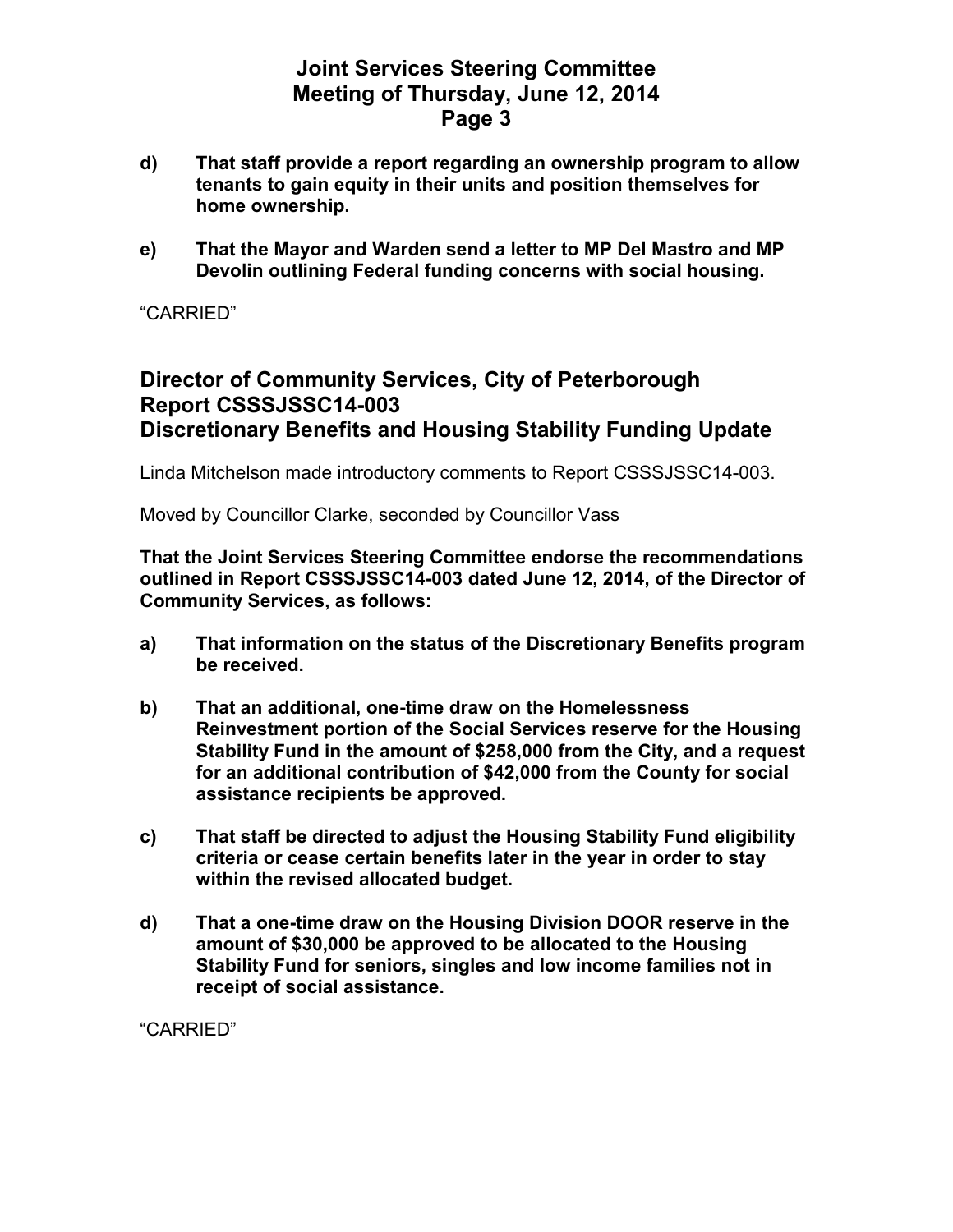#### **Director of Community Services, City of Peterborough Report CSSSJSSC14-004 Winter Weather Response Program**

Linda Mitchelson made introductory comments to report CSSSJSSC14-004.

Moved by Councillor Vass, seconded by Councillor Clarke

#### **That Joint Services Steering Committee endorse the recommendations outlined in Report CSSSJSSC14-004 dated June 12, 2014, of the Director of Community Services, as follows:**

- **a) That the report on the pilot be received;**
- **b) The plan to provide some form of Winter Weather Response program on an annual be approved; and**
- **c) That in 2014-2015, the Winter Weather Response Program be provided through an agreement between the City and St. John's Anglican at a cost of \$50,000.**

"CARRIED"

#### **Director of Community Services, City of Peterborough Report CSSSJSSC14-005 Ontario Works – Employment Services Update**

Moved by Mayor Bennett, seconded by Councillor Gerow

**That Joint Services Steering Committee (JSSC) endorse the recommendation outlined in Report CSSSJSSC14-005 dated June 12, 2014, of the Director of Community Services, as follows:** 

**That Report CSSSJSSC14-005, an update on Ontario Works (OW) – Employment Services be received for information.** 

"CARRIED"